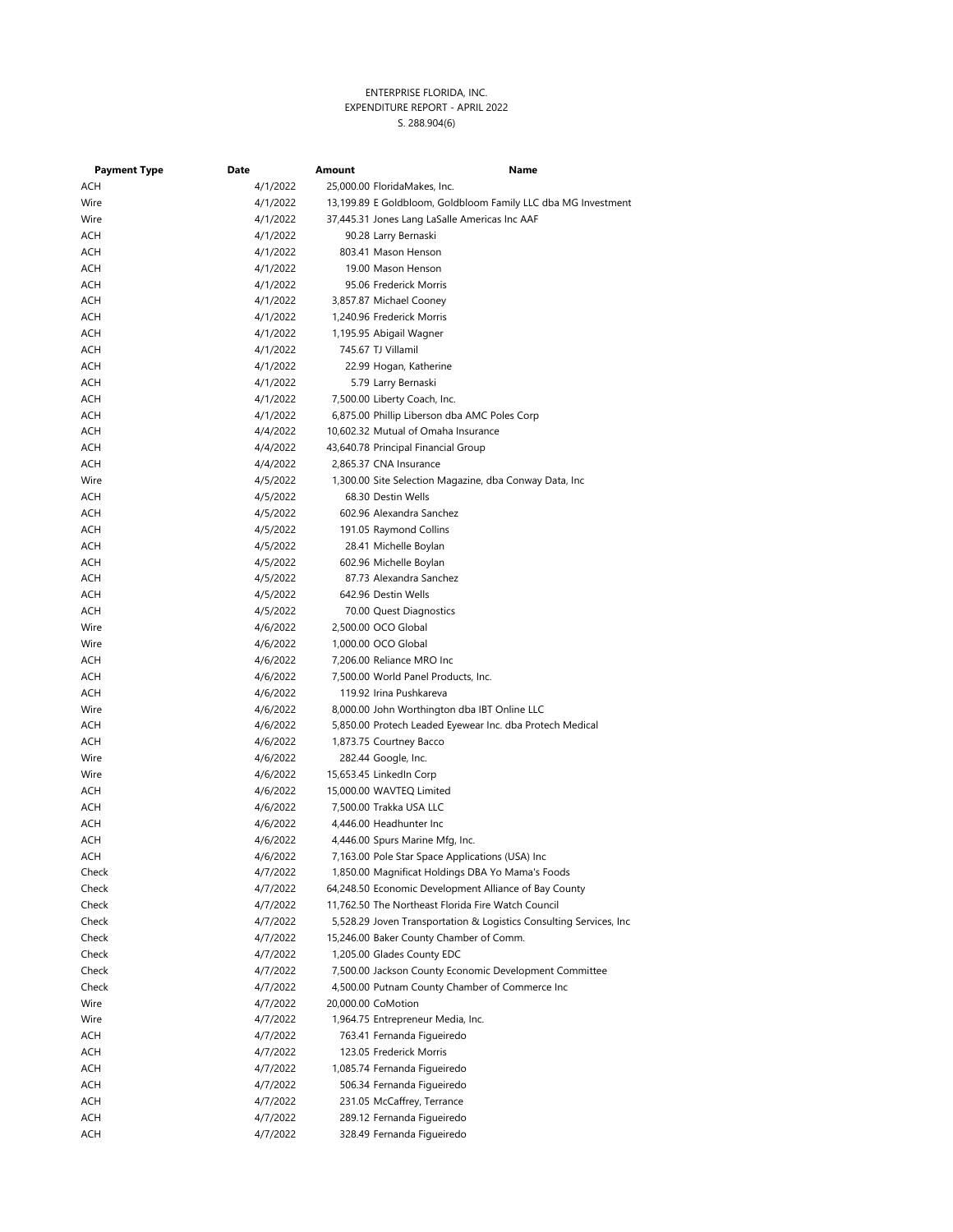| <b>Payment Type</b> | Date      | Amount | Name                                                                       |
|---------------------|-----------|--------|----------------------------------------------------------------------------|
| ACH                 | 4/7/2022  |        | 121.93 Fernanda Figueiredo                                                 |
| ACH                 | 4/7/2022  |        | 215.78 Kulenovic, Zeljko                                                   |
| ACH                 | 4/7/2022  |        | 152.20 Meredith Pelton                                                     |
| ACH                 | 4/7/2022  |        | 8.24 Meredith Pelton                                                       |
| ACH                 | 4/7/2022  |        | 845.00 Fernanda Figueiredo                                                 |
| ACH                 | 4/8/2022  |        | 6,500.00 Florida Trend                                                     |
| ACH                 | 4/8/2022  |        | 1,278.16 ADP, Inc.                                                         |
| ACH                 | 4/8/2022  |        | 1,155.70 ADP, Inc.                                                         |
| ACH                 | 4/8/2022  |        | 900.00 Critical Power Solutions Group, Inc.                                |
| ACH                 | 4/11/2022 |        | 124,771.14 American Express                                                |
| ACH                 | 4/11/2022 |        | 880.20 Aries Charter Transportation, Inc.                                  |
| ACH                 | 4/11/2022 |        | 525.97 David Pieklik                                                       |
| ACH                 | 4/11/2022 |        | 94.34 Lorna Dusti                                                          |
| ACH                 | 4/11/2022 |        | 114.04 David Pieklik                                                       |
| ACH                 | 4/11/2022 |        | 1,154.08 Joseph Bell                                                       |
| Wire                | 4/12/2022 |        | 2,850.00 Group C Media Inc                                                 |
| Wire                | 4/12/2022 |        | 909.50 Concur Technologies, Inc.                                           |
| Wire                | 4/12/2022 |        | 47,025.43 Dow Jones & Co                                                   |
| Wire                | 4/12/2022 |        | 32,000.00 Entrepreneur Media, Inc.                                         |
| Wire                | 4/12/2022 |        | 5,107.62 Financial Times (FT.com)                                          |
| Wire                | 4/12/2022 |        | 28,950.00 GIS WebTech LLC                                                  |
| Wire                | 4/12/2022 |        | 9,500.00 Halcyon Business Publications, Inc.                               |
| ACH                 | 4/12/2022 |        | 974.00 Fernanda Figueiredo                                                 |
| ACH                 | 4/12/2022 |        | 91.09 Madison Lawson                                                       |
| ACH                 | 4/12/2022 |        | 74.99 Madison Lawson                                                       |
| Check               | 4/13/2022 |        | 1,350.00 Elec & Computer Resources LLC dba Joe Newman                      |
| Check               | 4/13/2022 |        | 2,501.54 State of Florida Executive Office of the Governor                 |
| Wire                | 4/13/2022 |        | 1,100.00 Group C Media Inc                                                 |
| Wire                | 4/13/2022 |        | 5,000.00 Site Selection Magazine, dba Conway Data, Inc                     |
| Wire                | 4/13/2022 |        | 3,857.47 Financial Times (FT.com)                                          |
| ACH                 | 4/13/2022 |        | 13,000.00 The Roosevelt Group LLC                                          |
| ACH                 | 4/13/2022 |        | 12,167.94 Fern Exposition Services LLC                                     |
| ACH                 | 4/13/2022 |        | 1,605.00 Triton Submarines LLC                                             |
| ACH                 | 4/13/2022 |        | 7,500.00 Red Six Aerospace Inc. dba Red 6 Defense Systems LLC              |
| ACH                 | 4/13/2022 |        | 900.00 Genesis Water Technologies, Inc                                     |
| Wire                | 4/14/2022 |        | 29,166.67 Zeta Global Corp                                                 |
| ACH                 | 4/14/2022 |        | 750.00 Ideas Forever Inc.                                                  |
| ACH                 | 4/14/2022 |        | 1,200.00 Palladio Beauty Group LLC                                         |
| ACH                 | 4/14/2022 |        | 57,803.77 Orlando Economic Partnership                                     |
| ACH                 | 4/14/2022 |        | 13,689.75 Bay County Board of County Commissioners                         |
| Wire                | 4/14/2022 |        | 8,333.33 Asistencia Y representation De Negocios                           |
| Wire                | 4/14/2022 |        | 10,000.00 Ogyn Marketing & Distribution                                    |
| Wire                | 4/14/2022 |        | 10,000.00 Professional Women Africa Limited, T/A Ellary Solutions - S.Afri |
| Wire                | 4/14/2022 |        | 14,666.66 Fenetre Partners, Ltd - Japan                                    |
| Wire                | 4/14/2022 |        | 14,883.33 ROI Research on Investment Inc                                   |
| Wire                | 4/14/2022 |        | 18,333.33 PM & Partner Marketing Consulting                                |
| Wire                | 4/14/2022 |        | 18,333.33 OCO Global                                                       |
| Wire                | 4/14/2022 |        | 18,333.33 Institute of Advanced Finance                                    |
| Wire                | 4/14/2022 |        | 19,575.00 OCO Global                                                       |
| Wire                | 4/14/2022 |        | 20,769.00 APCO Worldwide Limited                                           |
| Wire                | 4/14/2022 |        | 15,000.00 Inteligencia Corporativa Ltda                                    |
| ACH                 | 4/14/2022 |        | 5,000.00 National Shooting Sports Foundation                               |
| ACH                 | 4/14/2022 |        | 2,586.69 Larry Bernaski                                                    |
| ACH                 | 4/14/2022 |        | 325.23 David Rogers                                                        |
| ACH                 | 4/14/2022 |        | 427.20 Timothy H. Johns                                                    |
| ACH                 | 4/14/2022 |        | 78.28 Hogan, Katherine                                                     |
| ACH                 | 4/14/2022 |        | 76.00 Destin Wells                                                         |
| ACH                 | 4/14/2022 |        | 257.65 Destin Wells                                                        |
| ACH                 | 4/14/2022 |        | 8.00 Destin Wells                                                          |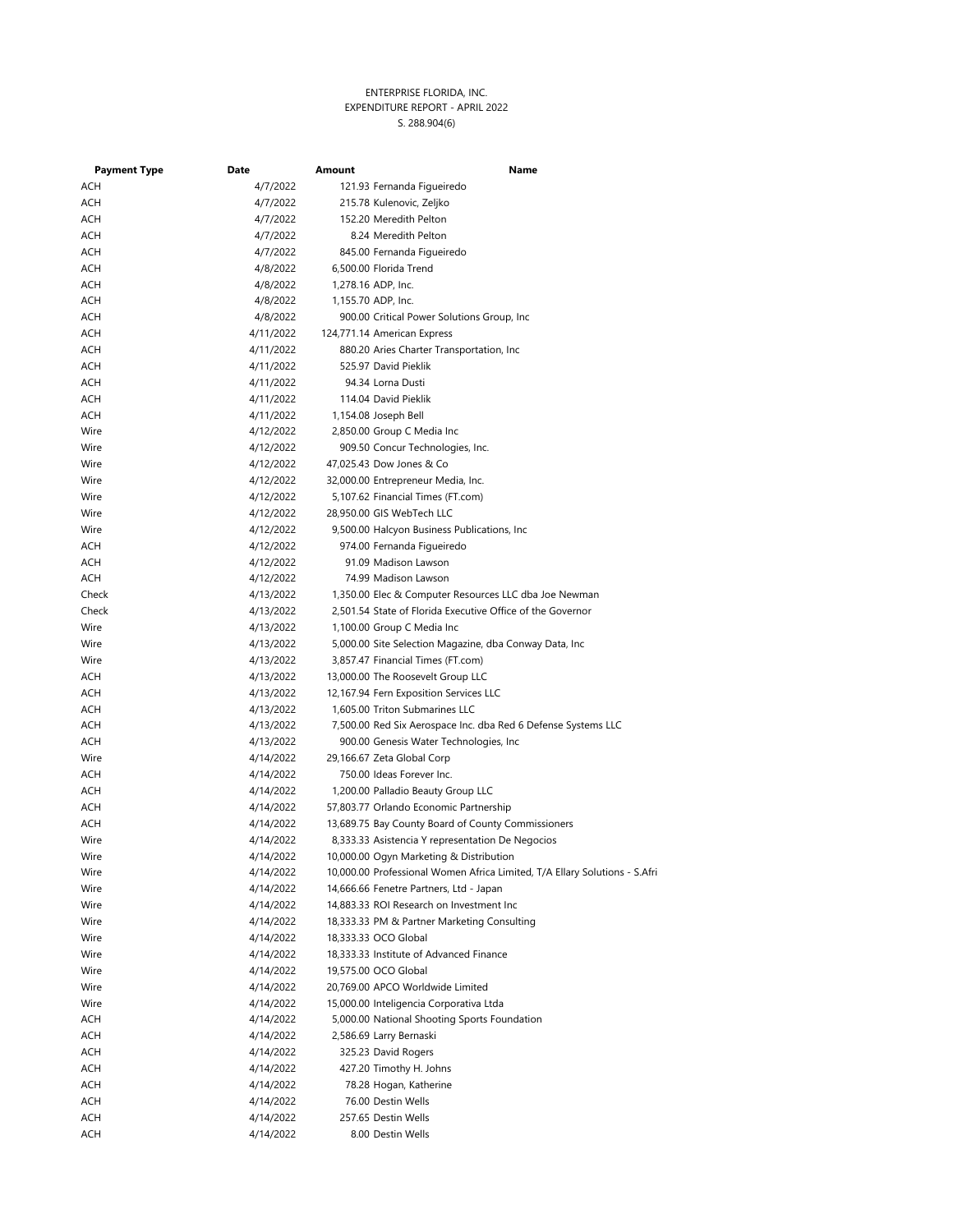| <b>Payment Type</b> | Date      | Amount        | Name                                                               |
|---------------------|-----------|---------------|--------------------------------------------------------------------|
| ACH                 | 4/14/2022 |               | 27.00 Destin Wells                                                 |
| ACH                 | 4/14/2022 |               | 39.00 Michael Cooney                                               |
| ACH                 | 4/14/2022 |               | 135.00 Michael Cooney                                              |
| ACH                 | 4/14/2022 |               | 2,157.67 Michael Cooney                                            |
| ACH                 | 4/14/2022 |               | 101.20 Hogan, Katherine                                            |
| ACH                 | 4/14/2022 |               | 124.72 Joanne Abreu                                                |
| ACH                 | 4/14/2022 |               | 496.04 Hogan, Katherine                                            |
| ACH                 | 4/14/2022 |               | 83,630.71 United Healthcare Services, Inc.                         |
| ACH                 | 4/19/2022 |               | 43,792.47 Principal Financial Group                                |
| Wire                | 4/19/2022 |               | 12,950.00 Sheraton Cairo Hotel (Sheraton Overseas Company Limited) |
| Wire                | 4/19/2022 |               | 9,819.23 Mansueto Ventures LLC.                                    |
| Wire                | 4/19/2022 |               | 3,905.21 Forbes Media LLC                                          |
| ACH                 | 4/19/2022 |               | 1,100.00 KJAS, Inc. dba Ethical Advocate                           |
| Wire                | 4/20/2022 |               | 3,745.00 Medimar Corp dba Strena Medical                           |
| ACH                 | 4/21/2022 |               | 7,500.00 Advanced Composite Structures Florida, LLC                |
| Check               | 4/22/2022 |               | 3,500.00 The Council of State Governments Ltd                      |
| Check               | 4/22/2022 |               | 32.59 DMS Telecommunications                                       |
| Wire                | 4/22/2022 |               | 19,210.00 Florida Sports Foundation Incorporated                   |
| ACH                 | 4/22/2022 |               | 7,500.00 IK Yacht Design, Inc.                                     |
| ACH                 | 4/22/2022 |               | 3,258.00 NE Shows, Inc.                                            |
| ACH                 | 4/22/2022 | 5,851.66 AT&T |                                                                    |
| ACH                 | 4/22/2022 | 1,791.16 AT&T |                                                                    |
| ACH                 | 4/22/2022 |               | 250.00 Legacy Parking Company                                      |
| ACH                 | 4/22/2022 |               | 3,439.88 US Bank Equipment Finance                                 |
| ACH                 | 4/22/2022 |               | 15,836.00 Charter One Yachts, LLC                                  |
| ACH                 | 4/22/2022 |               | 1,584.00 Creative Financial Staffing                               |
| ACH                 | 4/22/2022 |               | 268.40 Timothy H. Johns                                            |
| ACH                 | 4/22/2022 |               | 24.00 Carlos Guerra                                                |
| ACH                 | 4/22/2022 |               | 169.00 Alexandra Sanchez                                           |
| ACH                 | 4/22/2022 |               | 878.19 Joanne Abreu                                                |
| ACH                 | 4/22/2022 |               | 2,424.16 Madison Lawson                                            |
| ACH                 | 4/22/2022 |               | 427.20 Joanne Abreu                                                |
| ACH                 | 4/22/2022 |               | 1,097.18 Mason Henson                                              |
| ACH                 | 4/22/2022 |               | 2,429.27 Joseph Bell                                               |
| ACH                 | 4/22/2022 |               | 189.89 Fernanda Figueiredo                                         |
| ACH                 | 4/22/2022 |               | 427.20 Michelle Boylan                                             |
| ACH                 | 4/22/2022 |               | 486.13 Destin Wells                                                |
| ACH                 | 4/22/2022 |               | 19.54 Destin Wells                                                 |
| ACH                 | 4/22/2022 |               | 25.82 Destin Wells                                                 |
| ACH                 | 4/22/2022 |               | 14.49 Hogan, Katherine                                             |
| ACH                 | 4/22/2022 |               | 4,681.16 Henao, Alejandra                                          |
| ACH                 | 4/22/2022 |               | 22.64 Alexandra Sanchez                                            |
| ACH                 | 4/22/2022 |               | 1,385.00 Joseph Bell                                               |
| ACH                 | 4/22/2022 |               | 427.20 Mason Henson                                                |
| ACH                 | 4/22/2022 |               | 340.53 Madison Lawson                                              |
| Wire                | 4/25/2022 |               | 2,253,278.92 Moore Communications Group dba Moore, Inc             |
| Wire                | 4/25/2022 |               | 23,607.81 Truckpro, LC dba XMPT, LLC                               |
| ACH                 | 4/26/2022 |               | 3,595.00 Responsive Drip Irrigation, LLC                           |
| ACH                 | 4/26/2022 |               | 4,347.00 PropGlide USA Corp                                        |
| ACH                 | 4/26/2022 |               | 4,353.00 Martin & Vleminckx USA, LLC                               |
| ACH                 | 4/26/2022 |               | 100.00 Sebastian Orta dba OG Photography and Video Services LLC    |
| ACH                 | 4/26/2022 |               | 41,954.86 Diligent Corporation                                     |
| Check               | 4/27/2022 |               | 900.00 Organic Farms Vitamins Corp                                 |
| Wire                | 4/27/2022 |               | 14,750.00 PM & Partner Marketing Consulting                        |
| Wire                | 4/27/2022 |               | 20,000.00 Florida Economic Development Council                     |
| ACH                 | 4/27/2022 |               | 7,500.00 Ocean Air Defense, LLC                                    |
| Wire                | 4/28/2022 |               | 37,539.84 Jones Lang LaSalle Americas Inc AAF                      |
| ACH                 | 4/28/2022 |               | 220.00 Nicole Dambro                                               |
| ACH                 | 4/28/2022 |               | 515.00 Wells Fargo Bank, N.A.- Visa                                |